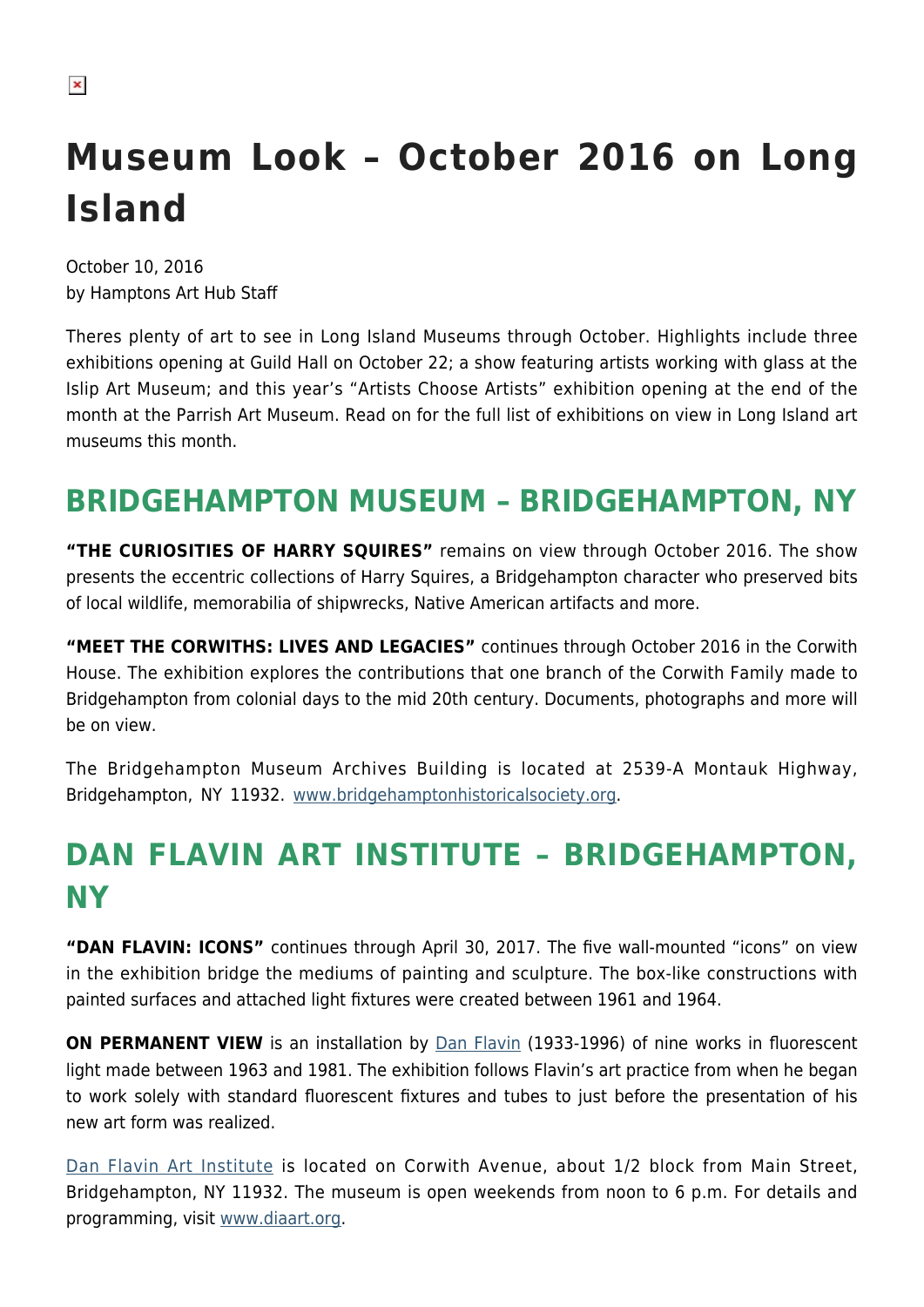## **EAST HAMPTON HISTORICAL SOCIETY – EAST HAMPTON, NY**

#### **"LIVING WELL IS THE BEST REVENGE: A JAZZ AGE FABLE OF SARA AND GERALD**

**MURPHY"** continues through October 30, 2016 at the Clinton Academy Museum. The show follows a well-known couple from when they first met in East Hampton. The 1920's couple influences many artistic works of the period and their friends included F. Scott Fitzgerald, Igor Stravinsky, Gertrude Stein, Cole Porter, Pablo Picasso, Francis Picabia, Archibald MacLeish, Man Ray, Fernand Leger, Ernest Hemingway, John Dos Passos, Sergei Diaghilev and Jean Cocteau.

#### *Curator Tour: Saturday, October 29, 2016 at 10 a.m.*

The East Hampton Historical Society's Clinton Academy Museum is located at 151 Main St, East Hampton, NY 11937. [www.easthamptonhistory.org](http://www.easthamptonhistory.org/).

### **GUILD HALL MUSEUM – EAST HAMPTON, NY**

**"CONNIE FOX & WILLIAM KING: AN ARTIST COUPLE"** opens on October 22 and continues through December 31, 2016. The show is Guest curated by Gail Levin.

**"MICHAEL KNIGIN: THE HOLOCAUST AND ANNE FRANK"** opens on October 22 and continues through December 31, 2016. The show is Guest Curated by Joan Kraisky. In 1974 the Israel Museum and the Jerusalem Foundation invited noted artist [Michael Knigin](http://www.michaelknigin.net/) to Israel to establish the first professional lithographic and silk screen atelier in Israel. As work progressed, Knigin began meeting survivors of the Holocaust and began interpreting their stories through sketches that became montages. Knigin was then granted full access to the museum's Holocaust archives, the contents of which further laid the foundations for his work. This process, along with visits to Anne Frank's attic in Amsterdam, led him to the creation of over 150 Holocaust works.

**"WILLIAM S. HEPPENHEIMER"** opens on October 22 and continues through December 31, 2016. William S. Heppenheimer's kaleidoscopic works play with our notions of abstraction and representation. His process involves pouring acrylic painting into ice trays and swirling it, creating a marbleized effect. The dried paint is then cut and arranged into geometric forms. Heppenheimer was the Top Honors recipient of the Guild Hall Museum 76th Annual Artist Members Exhibition in 2014, an award selected by Robert Storr, Dean of the Yale School of Art.

[Guild Hall](https://hamptonsarthub.com/museum-guide/guild-hall/) is located at 158 Main Street, East Hampton, NY 11937. [www.guildhall.org](http://www.guildhall.org/).

.

 $\pmb{\times}$ "The Intellectual" by William S. Heppenheimer, 2015. 5-1/4 x 15-1/2 x 1 inches. Photo by Gary Mamay.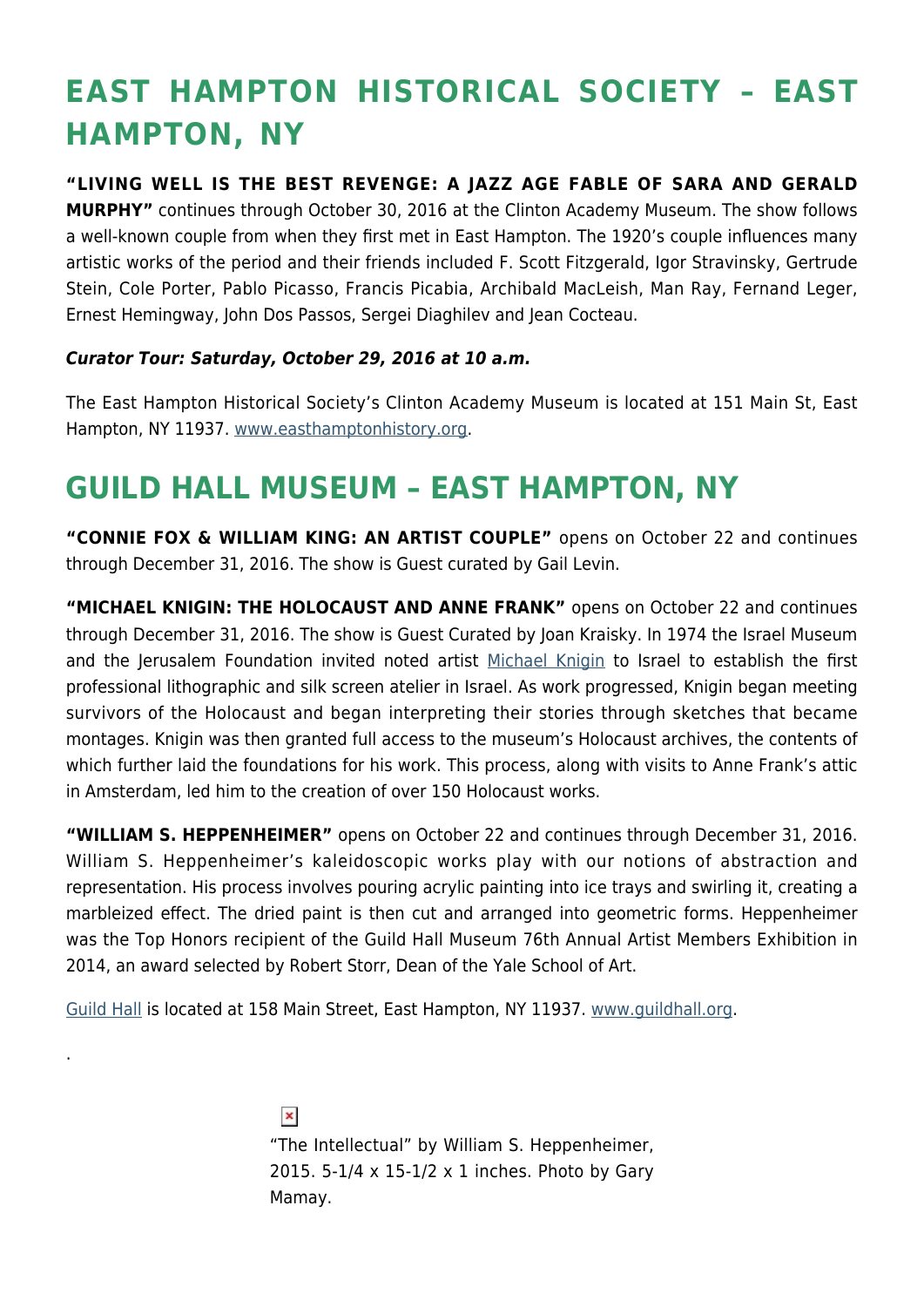## **HECKSCHER MUSEUM OF ART – HUNTINGTON, NY**

.

**"LONG ISLAND BIENNIAL"** continues through December 4, 2016. The juried exhibition features work by visual artists from Nassau and Suffolk counties. The show comprises 53 works, selected from 336 entries by jurors Lori Bookstein, Seung Lee and Christina Mossaides Strassfield.

**"LOOKING OUT, LOOKING IN: WINDOWS IN ART"** continues through November 27, 2016. Drawn from the Museum's Permanent Collection, the exhibition explores windows in paintings and photographs of the 19th and 20th centuries.

The Heckscher Museum of Art is located at 2 Prime Avenue, Huntington, NY 11743.[www.heckscher.org.](http://www.heckscher.org/)

#### **HOFSTRA UNIVERSITY MUSEUM – HEMPSTEAD, NY**

**"OVER THE RIVER: TRANSFORMING LONG ISLAND"** continues through December 16, 2016. The exhibition explores the transformation of Long Island over the decades brought about by the construction of bridges, tunnels and roadways that provide routes to New York City. The show features works from the collection as well as works on loan.

**"POLITICAL SLANT II: EDITORIAL CARTOONS"** remains on view through March 12, 2017. This exhibition features works by caricaturist and cartoonist [Thomas Nast](https://en.wikipedia.org/wiki/Thomas_Nast) for historical context along with works by award-winning editorial cartoonists [Matt Davies,](http://www.gocomics.com/mattdavies) [Walt Handelsman](http://www.walthandelsman.com/), [Mike Keefe](http://www.intoon.com/), [Steve](http://www.gocomics.com/stevekelley) [Kelley](http://www.gocomics.com/stevekelley), and [Signe Wilkinson](http://www.gocomics.com/signewilkinson) that offer commentary on our current national election process, candidates, and key issues.

The Hofstra University Museum is located at 112 Hofstra University, Hempstead, NY 11549.

The Emily Lowe Gallery is located at Emily Lowe Hall on the South Campus. The David Filderman Gallery is located on the ninth floor of the Joan and Donald E. Axinn Library on the South Campus.[www.hofstra.edu](http://www.hofstra.edu/).

#### **ISLIP ART MUSEUM – EAST ISLIP, NY**

**"THE NEW CLASSICS OF CONTEMPORARY GLASS"** remains on view through December 23, 2016. The exhibition is curated By Rachel Rader & Ben Wright of Urban Glass. Artists on view working with glass include Megan Biddle, Christopher Duffy, John Drury, Beccy Feather Elias Hansen, Eve Andree Laramee, Nate Ricciuto, Esther Ruiz.

*A Reception and special event IAM Up Late for Bowie-ween takes place on October 29, 2016 from 8 to 11 pm.* 

**"FROM THE YARD: AN INDEPENDENT RESIDENCY – NEW WORKS BY NICOLE MARANDOLA"** remains on view through December 23, 2016. The exhibition is curated by Beth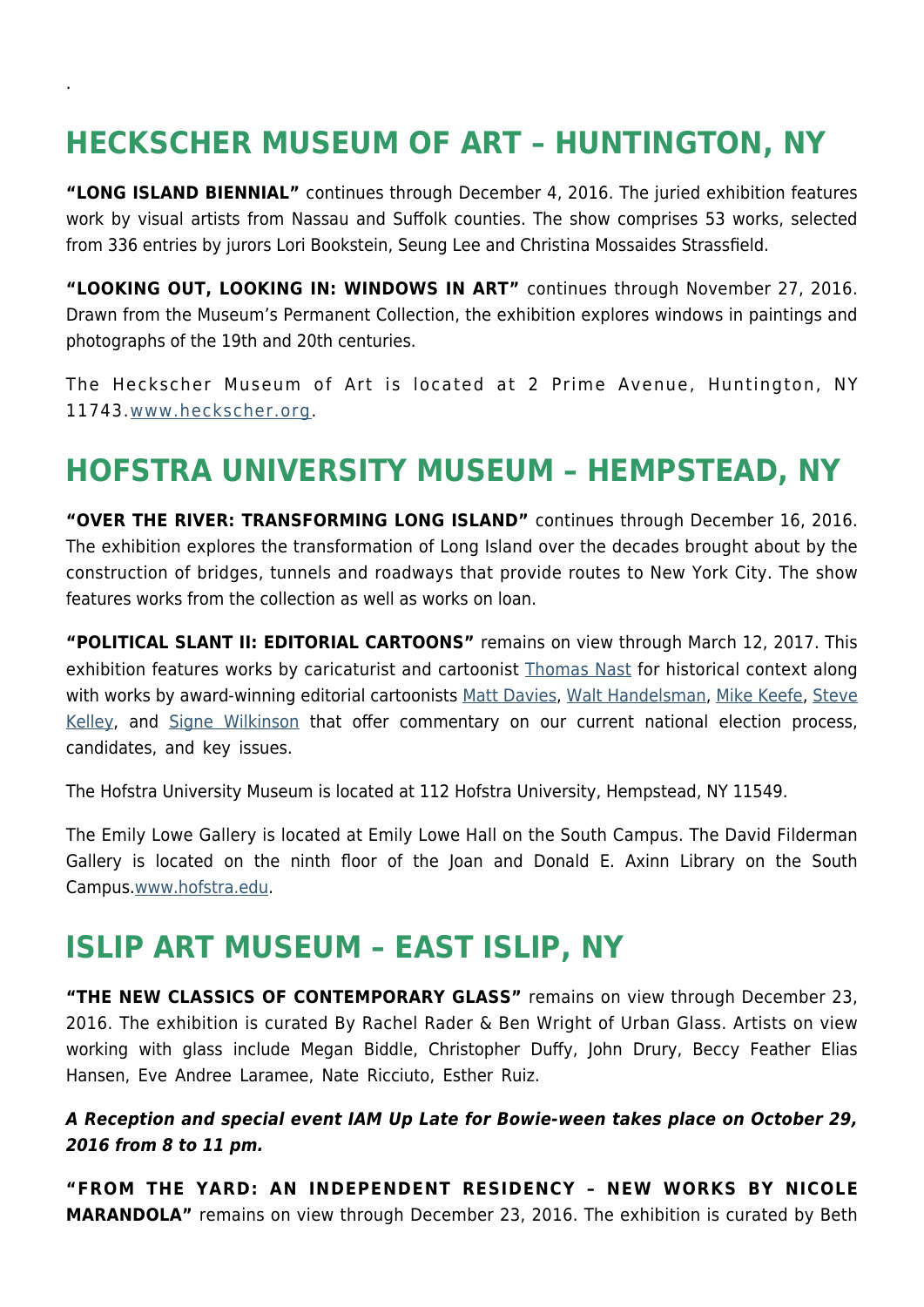Giacummo.

The Islip Art Museum is located at 50 Irish Lane, East Islip, NY 11730. [www.islipartmuseum.org.](http://www.islipartmuseum.org/)

### **LONGHOUSE RESERVE – EAST HAMPTON, NY**

LongHouse Reserve features 12 new sculptures to its outdoor collection. Also on view is the design exhibition "Master Works" featuring a mix of furnishings and "art-in-craft media." Click [here](https://hamptonsarthub.com/2016/04/27/exhibitions-new-sculptures-unveiled-for-longhouses-summer-season/) to discover the new sculpture on view. LongHouse Reserve is open Saturdays only through November 26, 2016.

LongHouse Reserve is located at 133 Hands Creek Rd, East Hampton, NY 11937. [www.longhouse.org.](http://www.longhouse.org/)

### **LONG ISLAND MUSEUM – STONY BROOK, NY**

**"LONG ISLAND IN THE SIXTIES"** continues through December 31, 2016. This exhibition explores how Long Island was transformed in the 1960s as New York City residents sought home ownership and greener pastures, and as the country as a whole questioned the meaning of a "traditional" American lifestyle.

The Long Island Museum is located at 1200 Route 25A, Stony Brook, NY 11790. For details and programming, visit [www.longislandmuseum.org.](http://www.longislandmuseum.org/)

## **NASSAU COUNTY MUSEUM OF ART – ROSLYN HARBOR, NY**

**"FEAST FOR THE EYES"** continues through November 6, 2016. The two-floor exhibition curated by Franklin Hill Perrell showcases art inspired by food and dining. Works on view portray food, eateries, restaurants, cafés, groceries, and table settings in a variety of mediums and styles.

**"BEN SCHONZEIT: ABSTRACT FIGURATION"** continues through November 6, 2016. The solo exhibition features [Ben Schonzeit'](http://www.benschonzeit.com/)s collage and sculptural work, including abstract figurations of human forms. Schonzeit is known for his prominent role in the American Photorealism movement.

The Nassau County Museum of Art is located at One Museum Drive (just off Northern Blvd, Route 25A), Roslyn Harbor, NY 11576. [www.nassaumuseum.org](http://www.nassaumuseum.org/).

### **PARRISH ART MUSEUM – WATER MILL, NY**

**"UNFINISHED BUSINESS: PAINTINGS FROM THE 1970s AND 1980s BY ROSS BLECKNER, ERIC FISCHL AND DAVID SALLE"** continues through October 16, 2016. The exhibition features the work of three artists who met in Los Angeles in the 1970s and moved to New York in the 1980s where they established careers as influential painters at a time when painting was thought to have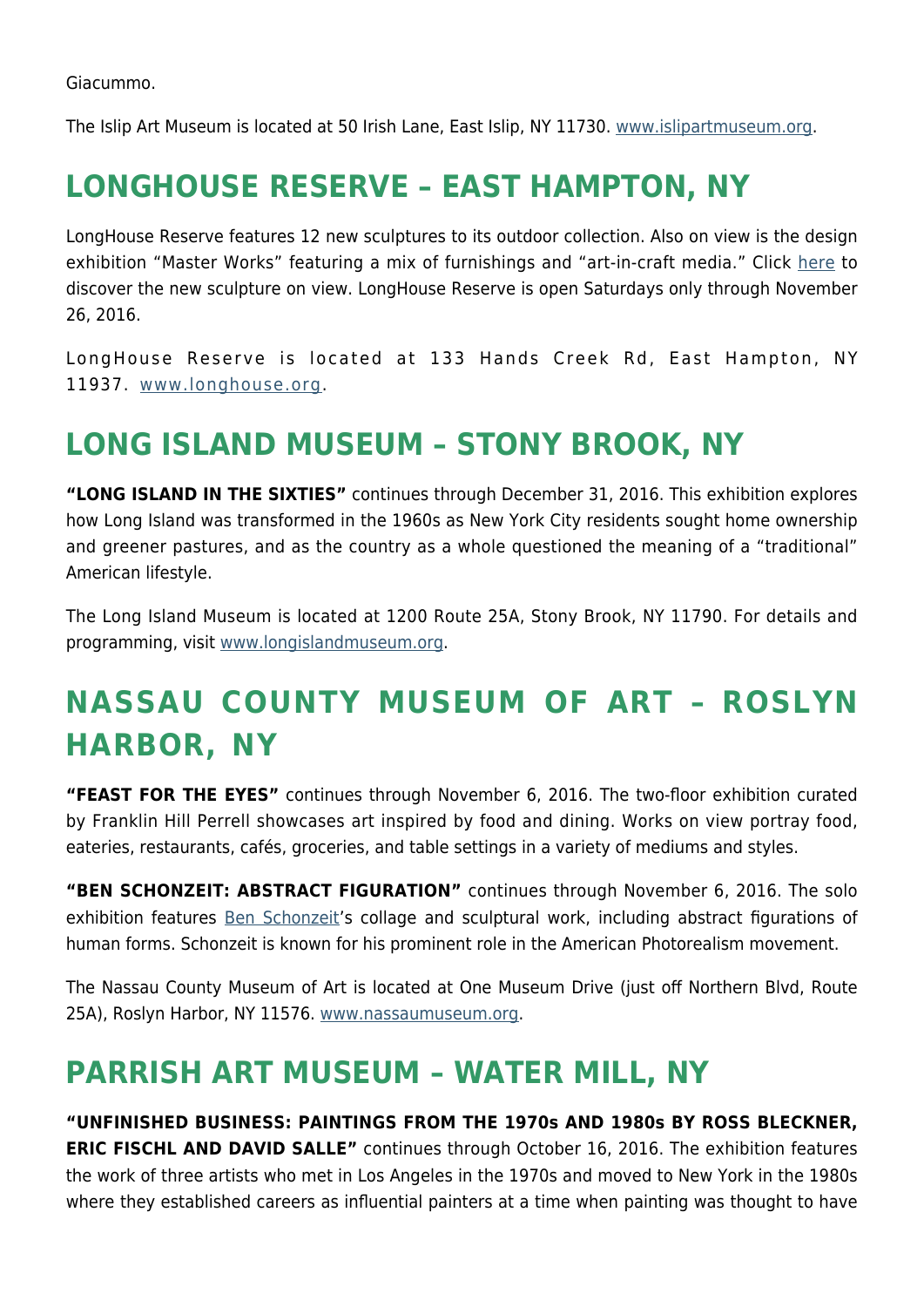passed it's prime. Through 23 large canvases and 17 works on paper, the exhibition explores how each painter discovered painting's possibilities as a medium as well as suggesting the deep connections between each artists' formal visual vocabulary.

**"PLATFORM: JONAH BOKAER"** continues through October 16, 2016. [Jonah Bokaer](http://jonahbokaer.net/) is known for his works that merge visual art, film, choreography and research. The project on view will feature a two-channel projection a new choreographic work shot within the Parrish Art Museum. Also on view are 122 choreographic drawings based on the musical score of Morton Feldman and Samuel Beckett's 1977 opera Neither.

**"ARTISTS CHOOSE ARTISTS"** opens on October 30, 2016 and continues through January 16, 2017. Artists Choose Artists is the Museum's juried exhibition open to artists working in all media and living on the East End of Long Island. Seven distinguished artists serve as jurors, each selecting two artists for the exhibition, which also includes the work of the jurors. This year's jurors include Tina Barney, Lynda Benglis, Donald Lipski, Tony Oursler, Jorge Pardo, Cindy Sherman and Leo Villareal.

The [Parrish Art Museum](https://hamptonsarthub.com/museum-guide/the-parrish-art-museum/) is located at 279 Montauk Highway, Water Mill, NY 11976. [www.parrishart.org.](http://www.parrishart.org/)

## **POLLOCK-KRASNER HOUSE & STUDY CENTER – EAST HAMPTON, NY**

**"INNOVATION AND ABSTRACTION: WOMEN ARTISTS AND ATELIER 17"** continues through October 29, 2016. In 1940, Stanley William Hayter transferred Atelier 17, his innovative printmaking workshop, from Paris to New York. For the next 15 years, the workshop led an experimental revival of fine-art graphics. Many modern artists including European refugees during World War II and Americans like [Pollock,](https://hamptonsarthub.com/2016/01/25/biography-of-a-pollock-painting-the-artists-hand/) [Motherwell,](https://hamptonsarthub.com/2014/08/25/art-review-at-guild-hall-motherwells-process-of-evolution-revealed/) [de Kooning](http://www.theartstory.org/artist-de-kooning-willem.htm) and [Kline,](https://en.wikipedia.org/wiki/Franz_Kline) made prints there. Among them were more than 90 women artists, including [Louise Nevelson](http://www.louisenevelsonfoundation.org/), [Anne Ryan,](https://en.wikipedia.org/wiki/Anne_Ryan) [Louise Bourgeois](http://www.theartstory.org/artist-bourgeois-louise.htm) and [Alice](http://americanart.si.edu/collections/search/artist/?id=3151) [Trumbull Mason.](http://americanart.si.edu/collections/search/artist/?id=3151) This exhibition features experimental graphics by those artists, as well as works by [Minna Citron,](http://www.nytimes.com/1991/12/24/arts/minna-citron-95-artist-whose-work-spanned-2-schools.html) [Worden Day,](https://en.wikipedia.org/wiki/Worden_Day) [Dorothy Dehner](http://www.phillipscollection.org/research/american_art/bios/dehner-bio.htm) and [Sue Fuller](http://www.metmuseum.org/art/collection/search/488831).

The [Pollock-Krasner House and Study Center](https://hamptonsarthub.com/museum-guide/pollock-krasner-house-and-study-center/) is located at 830 Springs-Fireplace Road, East Hampton, NY 11937. [www.sb.cc.stonybrook.edu/pkhouse.](http://www.sb.cc.stonybrook.edu/pkhouse)

## **SAG HARBOR WHALING & HISTORICAL MUSEUM – SAG HARBOR, NY**

**"FIFTY SMALL THINGS"** continues through October 31, 2016. The show is comprised of 50 objects that are small in size, but full of history. Chosen from the museum's holdings by Collections Manager Richard Doctorow, they cover a timespan from 1700 to 1945.

**"TAKE A CLOSER LOOK"** continues through October 31, 2016. "Take a Closer Look Accompanies "Fifty Small Things." Local artist and Instagram enthusiast Bob Weinstein puts these 50 small things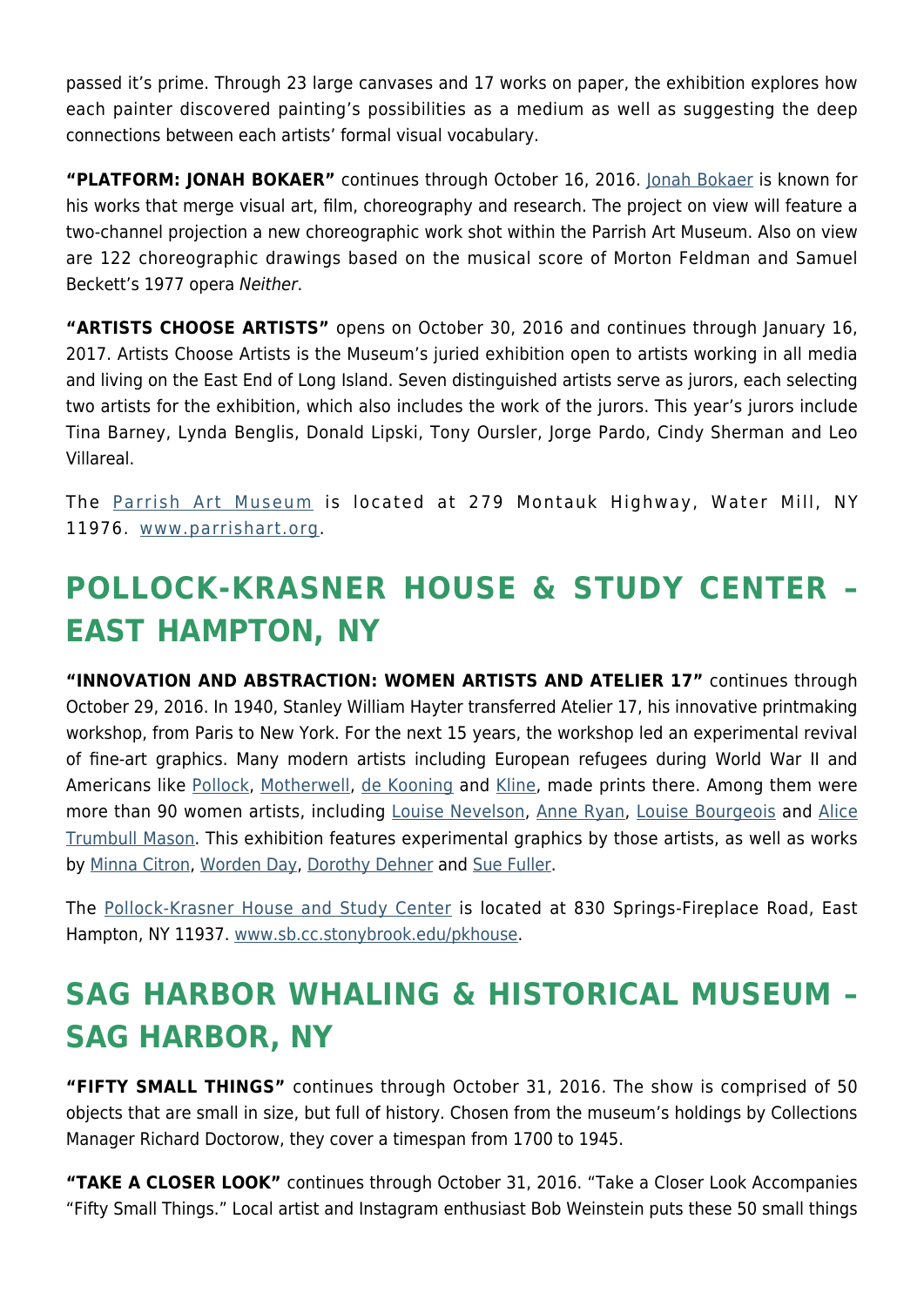in context by focusing his lens on details of historic houses and places in Sag Harbor that make history of the village.

The [Sag Harbor Whaling and Historical Museum](https://hamptonsarthub.com/museum-guide/sag-harbor-whaling-museum/) is located at 200 Main Street, Sag Harbor, NY 11963. [www.sagharborwhalingmuseum.org](http://www.sagharborwhalingmuseum.org/).

## **SOUTHAMPTON HISTORICAL MUSEUM & RESEARCH CENTER – SOUTHAMPTON, NY**

**"SOUTHAMPTON UNDER SIEGE: THE BRITISH OCCUPATION OF SOUTHAMPTON DURING THE REVOLUTIONARY WAR"** continues through December 31, 2016. The exhibition makes use of a timeline, maps, period rooms, artifacts, video, and a catalog to bring attention to the men, women, and children who lived in an isolated and occupied village from 1776 until the end of the revolutionary war.

**"BEACH LIGHT: PAINTINGS BY EILEEN DAWN SKRETCH"** continues through October 22, 2016. The exhibition features seaside paintings of the flat, open spaces of the East End by artist [Eileen](http://www.eileendawnskretch.com/) [Dawn Skretch](http://www.eileendawnskretch.com/).

The Southampton Historical Museum & Research Center's main campus is located at 17 Meeting House Lane, Southampton, NY 11968. [www.southamptonhistoricalmuseum.org](http://www.southamptonhistoricalmuseum.org/).

## **SUFFOLK COUNTY HISTORICAL SOCIETY – RIVERHEAD, NY**

**"HISTORIC REFLECTIONS OF THE TEN TOWNS"** continues through the end of the year. In celebration of the 130th anniversary of the Society (1886 – 2016), this exhibition will illustrate Suffolk County's ten towns in the decade of the society's founding.

**"FULLERTON'S LONG ISLAND: THE LURE OF THE LAND"** continues through December 23, 2016. The exhibition features over 70 large-sized historic photographs from the museum's Hal B. Fullerton Collection. Curated by Neil Scholl and Peter Dicke.

**PERMANENT EXHBITIONS:** Six historical exhibitions culled from the SCHS collections. The Syliva Downs Staas Gallery presents paintings and furniture from the 18th – 20th centuries. Permanent exhibitions include "So Ends This Long Journey", "Early Suffolk Farm Life and The Rise of Crafts", "Early Suffolk Transport", "From Near and Far: Ceramics in Suffolk County Households, 1750-1870" and "Arms & Armament".

The Suffolk County Historical Society is located at 300 West Main St., Riverhead, NY 11901.[www.suffolkcountyhistoricalsociety.org](http://www.suffolkcountyhistoricalsociety.org/).

 $\mathcal{L}_\text{max}$  and  $\mathcal{L}_\text{max}$  and  $\mathcal{L}_\text{max}$  and  $\mathcal{L}_\text{max}$ 

**BASIC FACTS:** Museum Look, a round-up of art exhibitions at museums on Long Island, is